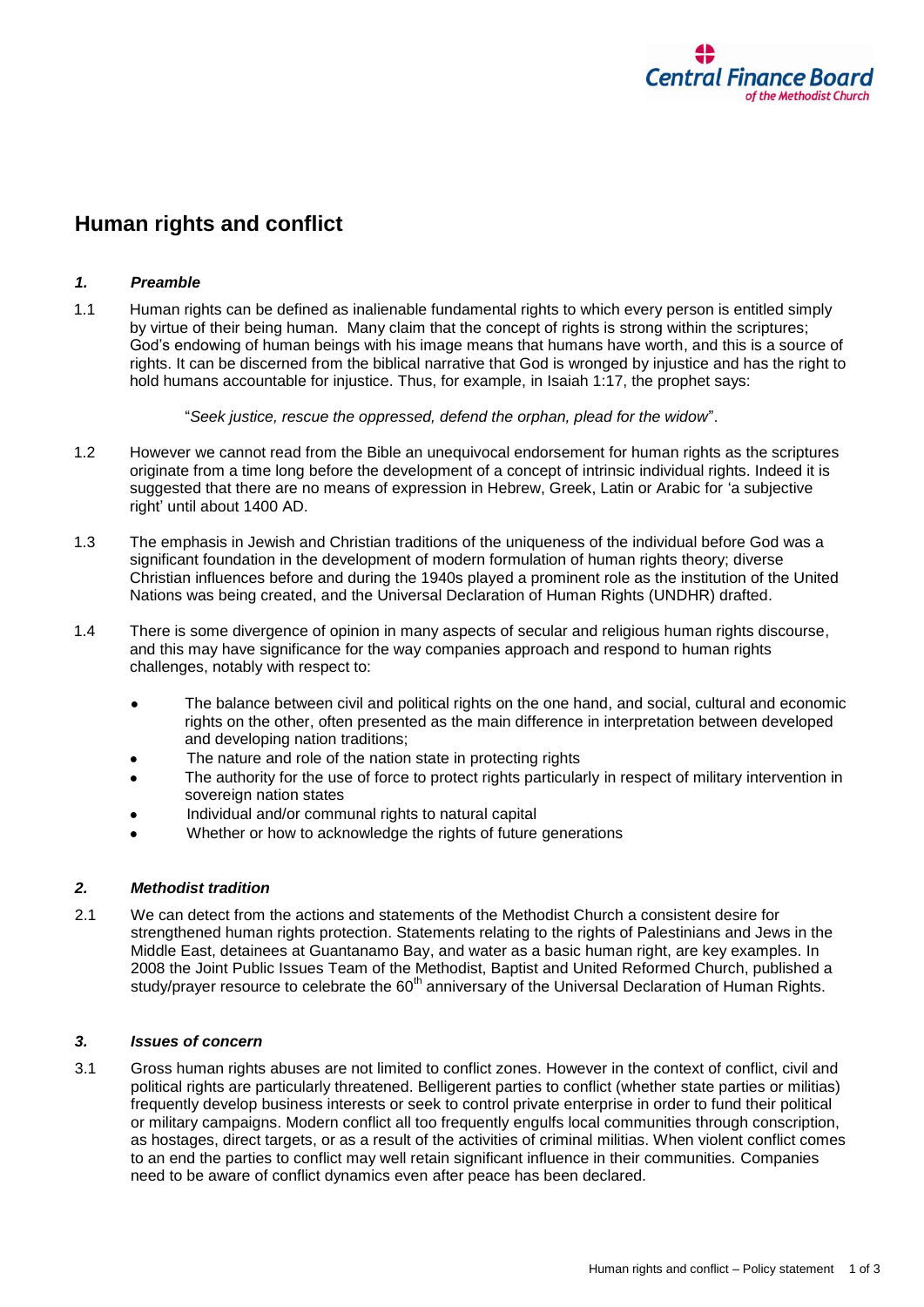

- 3.2 Whilst this Policy Statement concentrates on investment, human rights and conflict, it is recognised that companies may be exposed to other human rights risks as a result of their global operations or supply chains. These include:
	- Discrimination (gender, caste, race etc.)
	- Land or property rights
	- Self determination and the right to freedom of movement, freedom from bonded or slave conditions etc.
	- Labour issues including the right to organise, collective bargaining, sufficient rest and leisure etc.
	- A healthy and safe working environment
	- The rights of the child
- 3.3 The expansion of capital investment into new markets in recent decades poses many challenges. There is widespread acknowledgement that in many instances state legislation and institutional capacity for protecting human rights in these markets is insufficient. How the international and business community addresses these governance gaps is therefore a key issue.

### *Policy statement*

- 4.1 We have the following reasonable expectations of companies, particularly those operating in conflict zones, with respect to their performance on human rights.
- 4.1.1 The company subscribes to recognised international human rights instruments, and is cognisant of the UN Guiding Principles regime of Protect, Respect and Remedy, and can demonstrate how these are reflected in its policies and practice;
- 4.1.2 Guidelines for human rights due diligence procedures are publically available;
- 4.1.3 Information is available on what might constitute a 'material' human rights risk requiring disclosure to shareholders in financial reports;
- 4.1.4 Specific attention is paid to conflict sensitive areas where there is a consistent record of egregious human rights abuse. Special measures are considered in such circumstances. These would include ensuring conformity with any home state government's advice for commercial activity in the specific conflict area; an independently facilitated human rights impact assessment or conflict impact assessment is commissioned and undertaken at an early stage of project development;
- 4.1.5 There exists a willingness to learn from past experience and to share that learning with shareholders. The learning should inform corporate policy and practice such that companies should be able to enter into dialogue around future contracts, business relationships or practices that they would consider ethical or unethical in a specific context and in the light of past experience;
- 4.1.6 Joint Venture partners or subsidiaries would be expected to conform to a comparable standard of human rights policy and practice. Business relationships should be reviewed when this is not the case;
- 4.1.7 The human rights policies of a company detail the expectations of partners within the supply chain or other strategic business partners (including state owned enterprises);
- 4.1.8 In particularly challenging human rights environments, if it is deemed to be too difficult to avoid complicity in human rights abuses the company shows willingness to suspend its operations. Exceptionally, an alternative course might be justified if a company can demonstrate that through its presence it is influential in bringing about change, or is material to supporting a local community;
- 4.1.9 In the context of conflict, if it is assessed that the business is having an overall adverse impact on conflict, and that this cannot be remedied, the company should be willing to suspend operations;